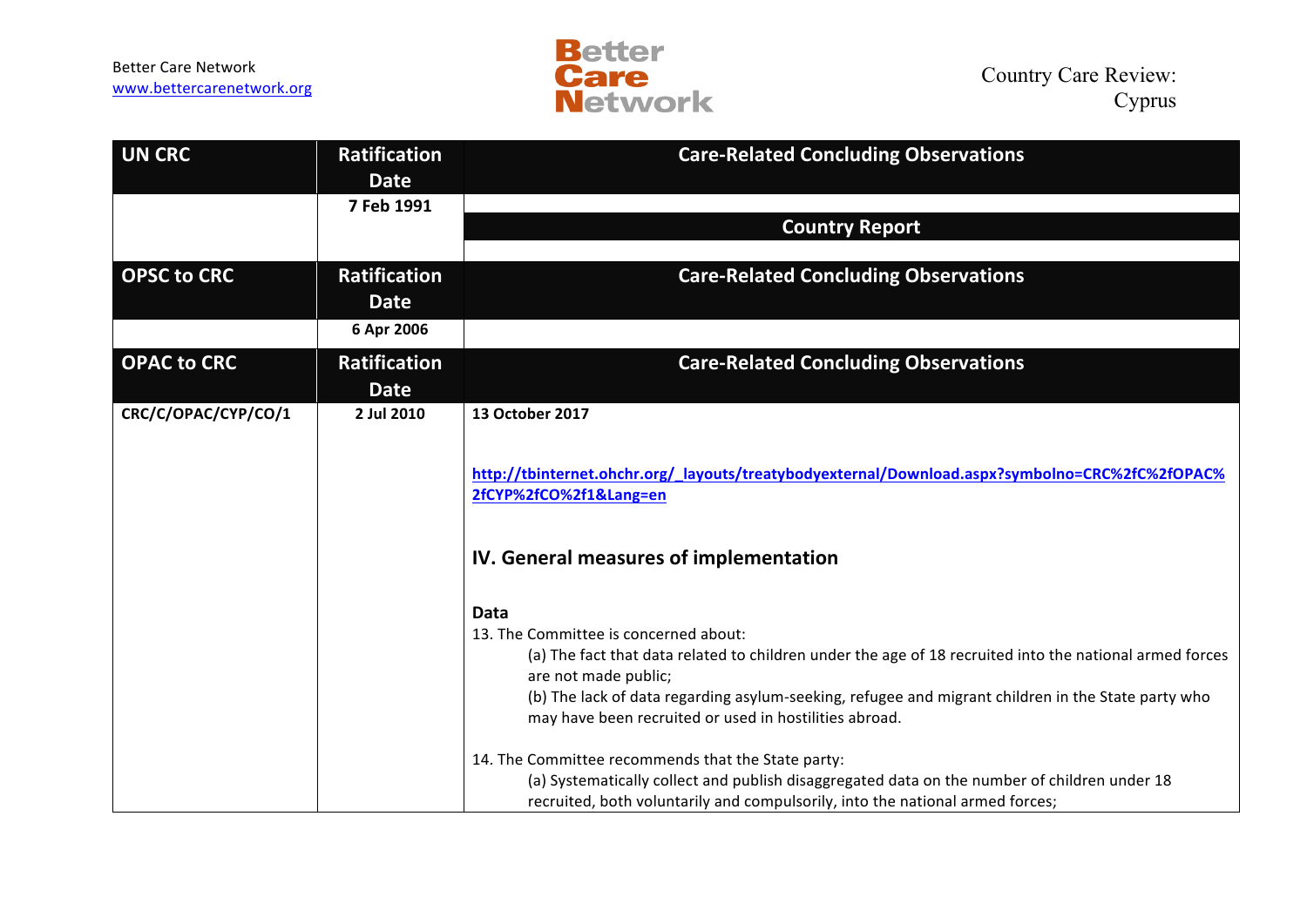

| (b) Establish a mechanism for the comprehensive collection of data, disaggregated by sex, age,<br>nationality and ethnic origin, on asylum-seeking, refugee, migrant and unaccompanied children<br>entering the State party who may have been recruited or used in hostilities abroad.                                                                                                                                                                                                                                                                                                                                                                                                                                                                                                                                                                                                                                                                                                                                                                                                                                                                                                                                                                  |
|---------------------------------------------------------------------------------------------------------------------------------------------------------------------------------------------------------------------------------------------------------------------------------------------------------------------------------------------------------------------------------------------------------------------------------------------------------------------------------------------------------------------------------------------------------------------------------------------------------------------------------------------------------------------------------------------------------------------------------------------------------------------------------------------------------------------------------------------------------------------------------------------------------------------------------------------------------------------------------------------------------------------------------------------------------------------------------------------------------------------------------------------------------------------------------------------------------------------------------------------------------|
| VII. Protection, recovery and reintegration                                                                                                                                                                                                                                                                                                                                                                                                                                                                                                                                                                                                                                                                                                                                                                                                                                                                                                                                                                                                                                                                                                                                                                                                             |
| Measures adopted to protect the rights of migrant, asylum-seeking and refugee children<br>29. The Committee takes note of the assistance that refugee and unaccompanied children are entitled to in<br>the State party, but is concerned at the lack of adequate assistance provided for all children who may have<br>been recruited and/or used in hostilities abroad. The Committee is concerned at the lack of an early<br>detection mechanism of such cases, as well as inadequate training and guidelines for State personnel coming<br>into contact with such children; reported delays at all stages of the registration and asylum process; and<br>inadequate State party support for specialized treatment programmes for the social reintegration and<br>rehabilitation of such children.                                                                                                                                                                                                                                                                                                                                                                                                                                                     |
| 30. Drawing the State party's attention to its obligations under article 7 of the Optional Protocol, the<br>Committee urges it to ensure appropriate and prompt assistance and support to migrant, refugee and<br>asylum-seeking children, who may have been recruited and/or used in hostilities, and ensure their full<br>protection in line with international standards. In that regard the Committee urges the State party to:<br>(a) Establish a mechanism for early detection of all migrant, asylum-seeking and refugee children<br>who are at risk or have been recruited and/or used in hostilities, and take all necessary measures to<br>ensure its effective functioning;<br>(b) Develop guidelines and specialized training for Government personnel working with all migrant,<br>asylum-seeking and refugee children on the identification, rights and appropriate treatment of<br>children who are at risk or have been recruited and/or used in hostilities, and ensure their<br>implementation;<br>(c) Develop specialized services to ensure that children who may have been involved in armed<br>conflict are provided with appropriate assistance for their physical and psychological recovery and<br>their social reintegration; |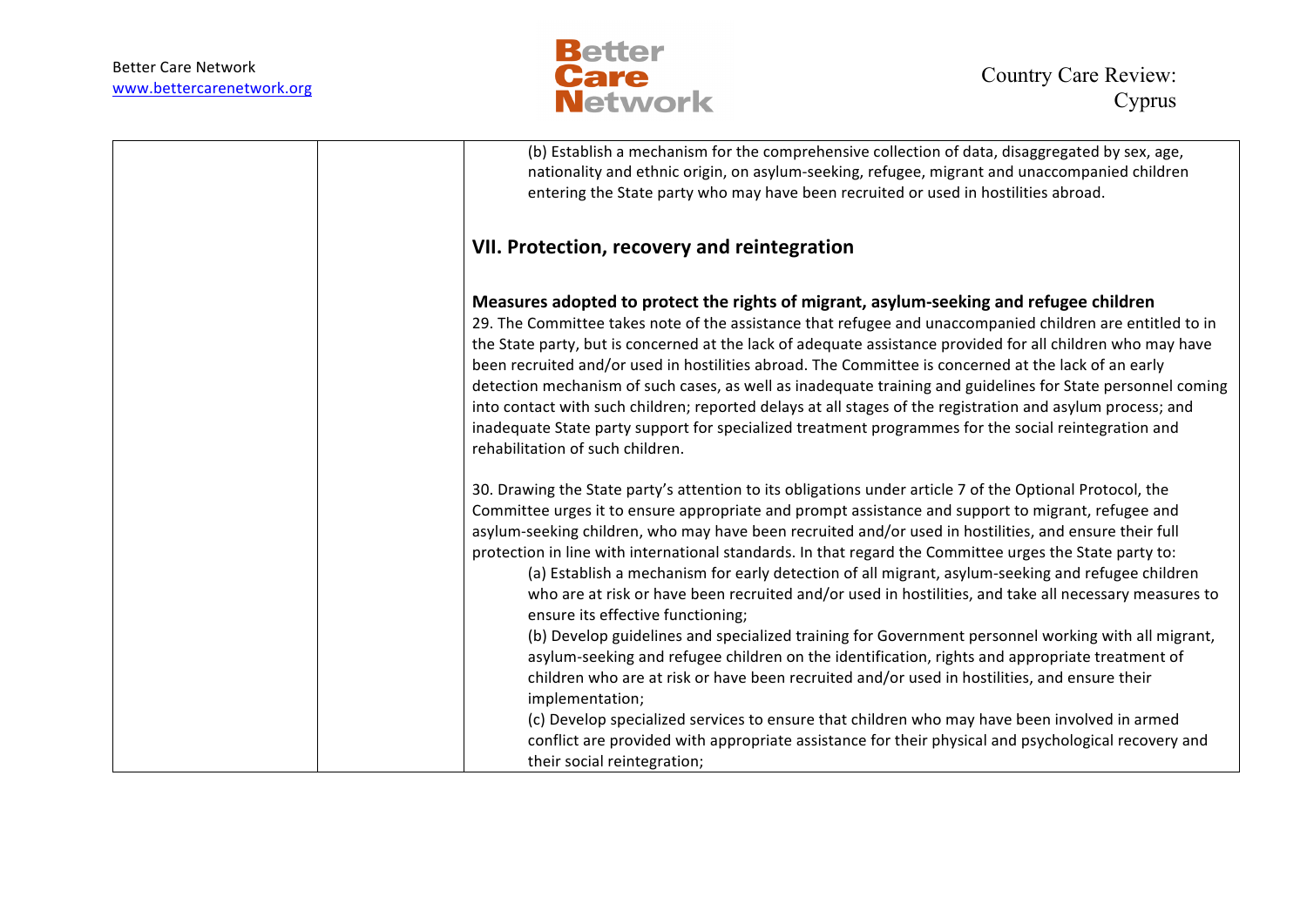

|               |                     | (d) Where necessary, ensure translators are present during all stages of the registration and asylum<br>process, including medical examinations;                                                                                                                                                                                                                                                                                                                                                           |
|---------------|---------------------|------------------------------------------------------------------------------------------------------------------------------------------------------------------------------------------------------------------------------------------------------------------------------------------------------------------------------------------------------------------------------------------------------------------------------------------------------------------------------------------------------------|
|               |                     | (e) Ensure prompt decisions and actions at all stages of the registration and asylum process.                                                                                                                                                                                                                                                                                                                                                                                                              |
|               |                     | 31. The Committee also recommends that the State party take into account its general comment No. 6                                                                                                                                                                                                                                                                                                                                                                                                         |
|               |                     | (2005) on the treatment of unaccompanied and separated children outside their country of origin.                                                                                                                                                                                                                                                                                                                                                                                                           |
|               |                     | 32. The Committee notes that children who are considered victims of trafficking under the State party's law<br>on trafficking in persons (60 (I)/2014) are guaranteed non-refoulement. However, the Committee is<br>concerned that the State party does not explicitly guarantee non-refoulement for all children in migrant<br>situations, including those outside the formal asylum process, on the basis that they may have been, or are<br>at risk of being, recruited for and/or used in hostilities. |
|               |                     | 33. The Committee urges the State party to ensure full respect for the fundamental principle of non-<br>refoulement in all circumstances, particularly those involving children who have been or are at risk of being<br>recruited for and/or used in hostilities.                                                                                                                                                                                                                                         |
| <b>ICCPR</b>  | <b>Ratification</b> | <b>Care-Related Concluding Observations</b>                                                                                                                                                                                                                                                                                                                                                                                                                                                                |
|               | <b>Date</b>         |                                                                                                                                                                                                                                                                                                                                                                                                                                                                                                            |
|               | 2 Apr 1969          |                                                                                                                                                                                                                                                                                                                                                                                                                                                                                                            |
| <b>ICESCR</b> | <b>Ratification</b> | <b>Care-Related Concluding Observations</b>                                                                                                                                                                                                                                                                                                                                                                                                                                                                |
|               | <b>Date</b>         |                                                                                                                                                                                                                                                                                                                                                                                                                                                                                                            |
|               | 2 Apr 1969          |                                                                                                                                                                                                                                                                                                                                                                                                                                                                                                            |
| <b>CEDAW</b>  | <b>Accession</b>    | <b>Care-Related Concluding Observations</b>                                                                                                                                                                                                                                                                                                                                                                                                                                                                |
|               | <b>Date</b>         |                                                                                                                                                                                                                                                                                                                                                                                                                                                                                                            |
|               | 23 Jul 1985         |                                                                                                                                                                                                                                                                                                                                                                                                                                                                                                            |
| <b>CRPD</b>   | <b>Ratification</b> | <b>Care-Related Concluding Observations</b>                                                                                                                                                                                                                                                                                                                                                                                                                                                                |
|               | <b>Date</b>         |                                                                                                                                                                                                                                                                                                                                                                                                                                                                                                            |
|               | 27 Jun 2011         |                                                                                                                                                                                                                                                                                                                                                                                                                                                                                                            |